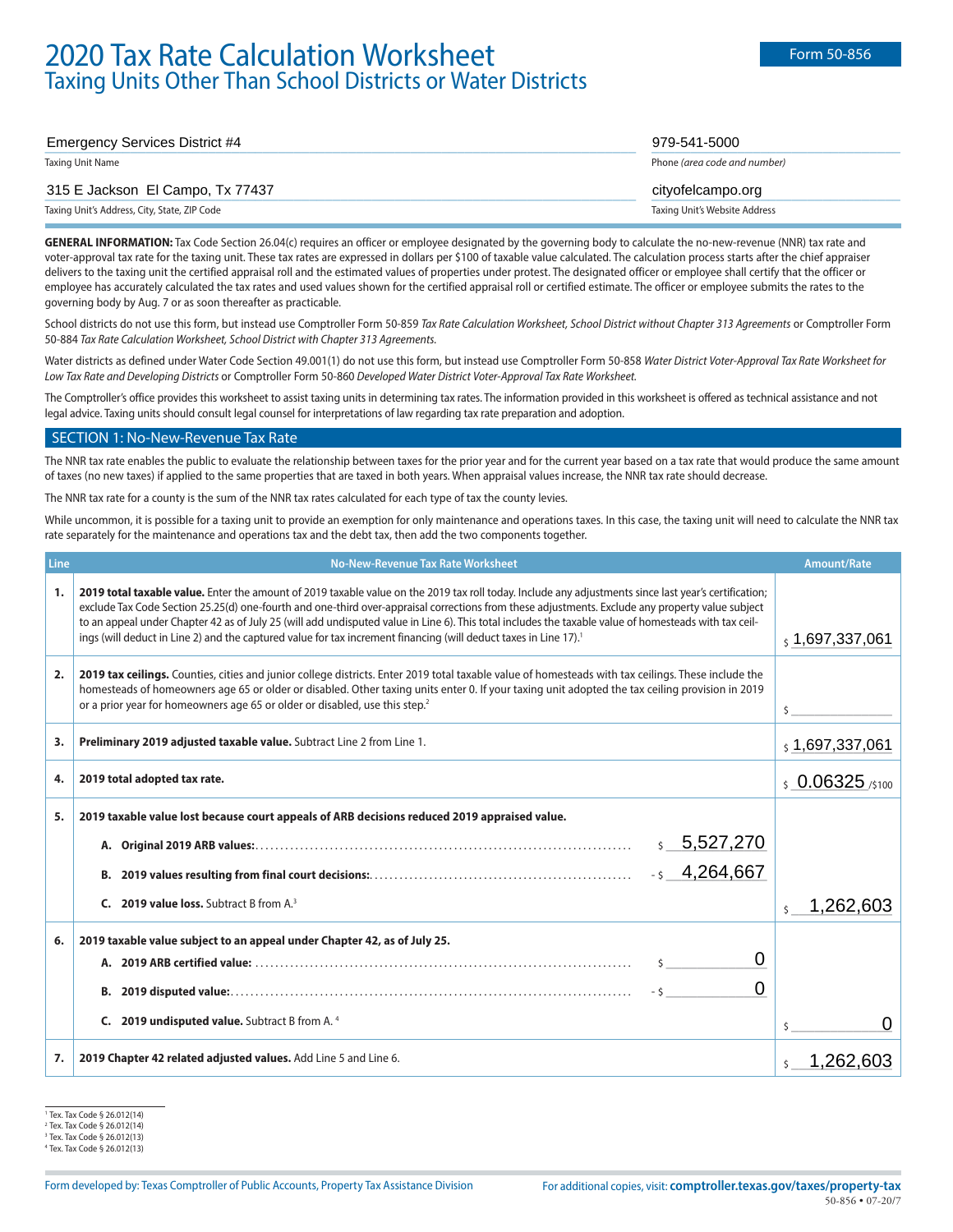| Line | <b>No-New-Revenue Tax Rate Worksheet</b>                                                                                                                                                                                                                                                                                                                                                                                                                                      | <b>Amount/Rate</b>        |
|------|-------------------------------------------------------------------------------------------------------------------------------------------------------------------------------------------------------------------------------------------------------------------------------------------------------------------------------------------------------------------------------------------------------------------------------------------------------------------------------|---------------------------|
| 8.   | 2019 taxable value, adjusted for actual and potential court-ordered adjustments. Add Line 3 and Line 7.                                                                                                                                                                                                                                                                                                                                                                       | 51,698,599,664            |
| 9.   | 2019 taxable value of property in territory the taxing unit deannexed after Jan. 1, 2019. Enter the 2019 value of property in deannexed<br>territory. <sup>5</sup>                                                                                                                                                                                                                                                                                                            | 0<br>$\zeta$              |
| 10.  | 2019 taxable value lost because property first qualified for an exemption in 2020. If the taxing unit increased an original exemption, use<br>the difference between the original exempted amount and the increased exempted amount. Do not include value lost due to freeport, goods-<br>in-transit, temporary disaster exemptions. Note that lowering the amount or percentage of an existing exemption in 2020 does not create a new<br>exemption or reduce taxable value. |                           |
|      | 967,217<br>$\mathsf{S}$                                                                                                                                                                                                                                                                                                                                                                                                                                                       |                           |
|      | <b>B.</b> Partial exemptions. 2020 exemption amount or 2020 percentage exemption<br>53,500<br>$+5$                                                                                                                                                                                                                                                                                                                                                                            |                           |
|      | <b>C.</b> Value loss, Add A and B. <sup>6</sup>                                                                                                                                                                                                                                                                                                                                                                                                                               | 1,020,717<br>$\mathsf{S}$ |
| 11.  | 2019 taxable value lost because property first qualified for agricultural appraisal (1-d or 1-d-1), timber appraisal, recreational/scenic<br>appraisal or public access airport special appraisal in 2020. Use only properties that qualified in 2020 for the first time; do not use proper-<br>ties that qualified in 2019.<br>563,600<br>\$<br>92,315                                                                                                                       |                           |
|      | <b>C.</b> Value loss. Subtract B from A. <sup>7</sup>                                                                                                                                                                                                                                                                                                                                                                                                                         | 471,285                   |
|      |                                                                                                                                                                                                                                                                                                                                                                                                                                                                               | \$                        |
| 12.  | Total adjustments for lost value. Add Lines 9, 10C and 11C.                                                                                                                                                                                                                                                                                                                                                                                                                   | 1,492,202<br>\$           |
| 13.  | Adjusted 2019 taxable value. Subtract Line 12 from Line 8.                                                                                                                                                                                                                                                                                                                                                                                                                    | \$1,697,107,662           |
| 14.  | Adjusted 2019 total levy. Multiply Line 4 by Line 13 and divide by \$100.                                                                                                                                                                                                                                                                                                                                                                                                     | $5\quad 1,073,420.00$     |
| 15.  | Taxes refunded for years preceding tax year 2019. Enter the amount of taxes refunded by the taxing unit for tax years preceding tax year<br>2019. Types of refunds include court decisions, Tax Code Section 25.25(b) and (c) corrections and Tax Code Section 31.11 payment errors. Do not<br>include refunds for tax year 2019. This line applies only to tax years preceding tax year 2019. 8                                                                              | 678.00<br>\$              |
| 16.  | Taxes in tax increment financing (TIF) for tax year 2019. Enter the amount of taxes paid into the tax increment fund for a reinvestment zone<br>as agreed by the taxing unit. If the taxing unit has no 2020 captured appraised value in Line 18D, enter 0. 9                                                                                                                                                                                                                 | 0.00<br>\$                |
| 17.  | Adjusted 2019 levy with refunds and TIF adjustment. Add Lines 14, and 15, subtract Line 16. 10                                                                                                                                                                                                                                                                                                                                                                                | 0.00<br>\$                |
| 18.  | Total 2020 taxable value on the 2020 certified appraisal roll today. This value includes only certified values or certified estimate of values<br>and includes the total taxable value of homesteads with tax ceilings (will deduct in Line 20). These homesteads include homeowners age 65 or<br>older or disabled. <sup>11</sup>                                                                                                                                            |                           |
|      | $_5$ 1,725,821,339<br>Α.                                                                                                                                                                                                                                                                                                                                                                                                                                                      |                           |
|      | 0<br>B.                                                                                                                                                                                                                                                                                                                                                                                                                                                                       |                           |
|      | Pollution control and energy storage system exemption: Deduct the value of property exempted<br>C.<br>0<br>for the current tax year for the first time as pollution control or energy storage system property:<br>$-5$                                                                                                                                                                                                                                                        |                           |
|      | Tax increment financing: Deduct the 2020 captured appraised value of property taxable by a taxing<br>D.<br>unit in a tax increment financing zone for which the 2020 taxes will be deposited into the tax increment<br>0<br>fund. Do not include any new property value that will be included in Line 23 below. <sup>12</sup><br>$-5$                                                                                                                                         |                           |
|      | Total 2020 value. Add A and B, then subtract C and D.<br>Е.                                                                                                                                                                                                                                                                                                                                                                                                                   | , 1,725,821,339           |

 $\sim$ 

<sup>&</sup>lt;sup>5</sup> Tex. Tax Code § 26.012(15)<br><sup>6</sup> Tex. Tax Code § 26.012(15)<br><sup>8</sup> Tex. Tax Code § 26.012(15)<br><sup>8</sup> Tex. Tax Code § 26.012(13)<br><sup>9</sup> Tex. Tax Code § 26.012(13)<br><sup>10</sup> Tex. Tax Code § 26.012, 26.04(c-2)<br><sup>11</sup> Tex. Tax Code § 26.012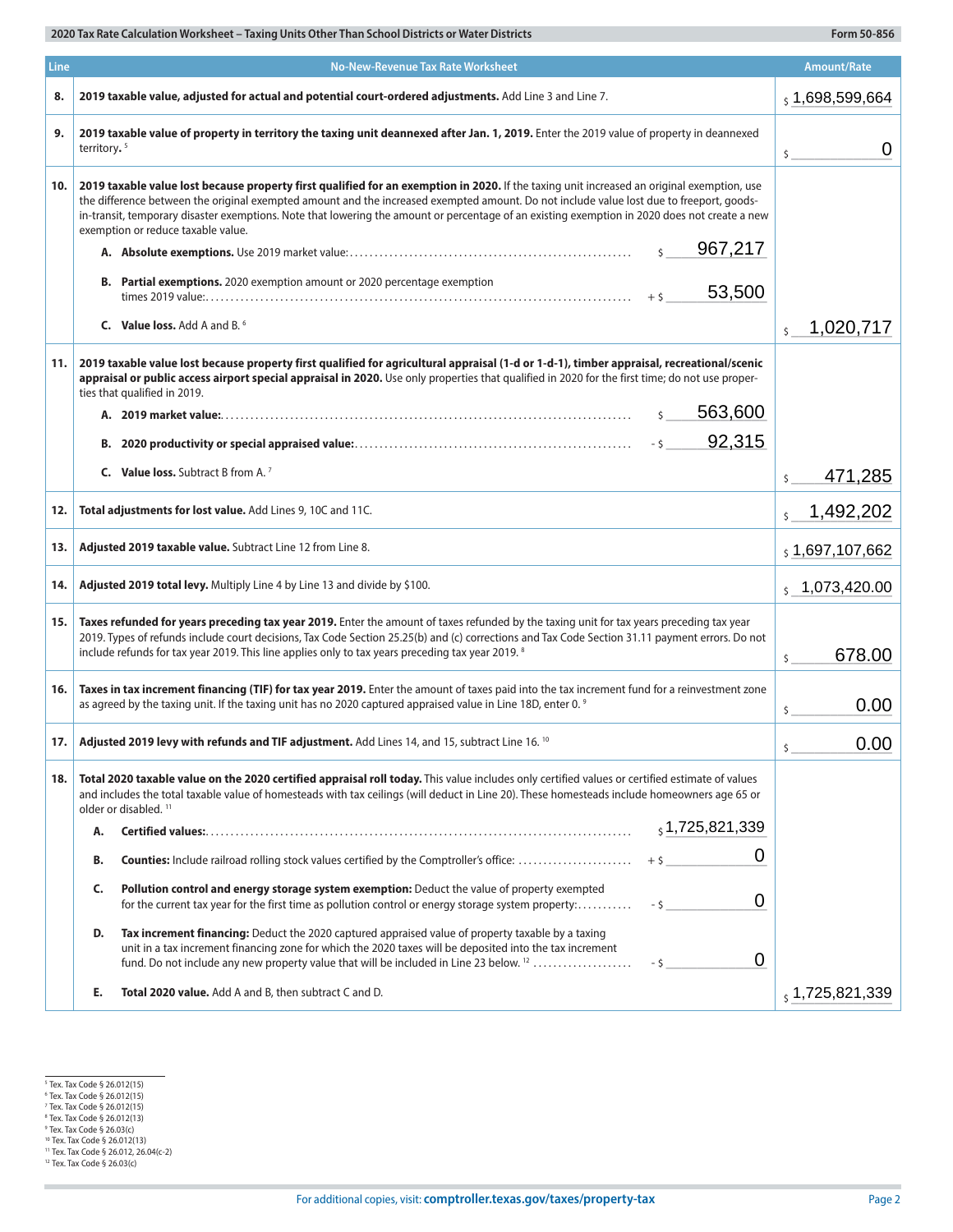| <b>Line</b> | <b>No-New-Revenue Tax Rate Worksheet</b>                                                                                                                                                                                                                                                                                                                                                                                                                                                                                                                                                                                                                                                                                                                                                                                                                                                                                                                                                                                                                                                                                                                      | <b>Amount/Rate</b>         |
|-------------|---------------------------------------------------------------------------------------------------------------------------------------------------------------------------------------------------------------------------------------------------------------------------------------------------------------------------------------------------------------------------------------------------------------------------------------------------------------------------------------------------------------------------------------------------------------------------------------------------------------------------------------------------------------------------------------------------------------------------------------------------------------------------------------------------------------------------------------------------------------------------------------------------------------------------------------------------------------------------------------------------------------------------------------------------------------------------------------------------------------------------------------------------------------|----------------------------|
| 19.         | Total value of properties under protest or not included on certified appraisal roll. <sup>13</sup>                                                                                                                                                                                                                                                                                                                                                                                                                                                                                                                                                                                                                                                                                                                                                                                                                                                                                                                                                                                                                                                            |                            |
|             | 2020 taxable value of properties under protest. The chief appraiser certifies a list of properties still<br>А.<br>under ARB protest. The list shows the appraisal district's value and the taxpayer's claimed value, if any,<br>or an estimate of the value if the taxpayer wins. For each of the properties under protest, use the lowest<br>$\frac{1}{5}$ 3,584,728<br>2020 value of properties not under protest or included on certified appraisal roll. The chief<br>В.<br>appraiser gives taxing units a list of those taxable properties that the chief appraiser knows about but<br>are not included in the appraisal roll certification. These properties also are not on the list of properties<br>that are still under protest. On this list of properties, the chief appraiser includes the market value,<br>appraised value and exemptions for the preceding year and a reasonable estimate of the market value,<br>appraised value and exemptions for the current year. Use the lower market, appraised or taxable value<br>$\mathbf 0$<br>(as appropriate). Enter the total value of property not on the certified roll. <sup>15</sup><br>$+5$ |                            |
|             | C.<br>Total value under protest or not certified. Add A and B.                                                                                                                                                                                                                                                                                                                                                                                                                                                                                                                                                                                                                                                                                                                                                                                                                                                                                                                                                                                                                                                                                                | 3,584,728<br>$\zeta$       |
| 20.         | 2020 tax ceilings. Counties, cities and junior colleges enter 2020 total taxable value of homesteads with tax ceilings. These include the home-<br>steads of homeowners age 65 or older or disabled. Other taxing units enter 0. If your taxing unit adopted the tax ceiling provision in 2019 or a<br>prior year for homeowners age 65 or older or disabled, use this step. <sup>16</sup>                                                                                                                                                                                                                                                                                                                                                                                                                                                                                                                                                                                                                                                                                                                                                                    |                            |
| 21.         | 2020 total taxable value. Add Lines 18E and 19C. Subtract Line 20. 17                                                                                                                                                                                                                                                                                                                                                                                                                                                                                                                                                                                                                                                                                                                                                                                                                                                                                                                                                                                                                                                                                         |                            |
| 22.         | Total 2020 taxable value of properties in territory annexed after Jan. 1, 2019. Include both real and personal property. Enter the 2020<br>value of property in territory annexed. <sup>18</sup>                                                                                                                                                                                                                                                                                                                                                                                                                                                                                                                                                                                                                                                                                                                                                                                                                                                                                                                                                              |                            |
| 23.         | Total 2020 taxable value of new improvements and new personal property located in new improvements. New means the item was<br>not on the appraisal roll in 2019. An improvement is a building, structure, fixture or fence erected on or affixed to land. New additions to exist-<br>ing improvements may be included if the appraised value can be determined. New personal property in a new improvement must have been<br>brought into the taxing unit after Jan. 1, 2019 and be located in a new improvement. New improvements do include property on which a tax<br>abatement agreement has expired for 2020. <sup>19</sup>                                                                                                                                                                                                                                                                                                                                                                                                                                                                                                                              |                            |
| 24.         | Total adjustments to the 2020 taxable value. Add Lines 22 and 23.                                                                                                                                                                                                                                                                                                                                                                                                                                                                                                                                                                                                                                                                                                                                                                                                                                                                                                                                                                                                                                                                                             | $\frac{1}{2}$ , 12,809,022 |
| 25.         | Adjusted 2020 taxable value. Subtract Line 24 from Line 21.                                                                                                                                                                                                                                                                                                                                                                                                                                                                                                                                                                                                                                                                                                                                                                                                                                                                                                                                                                                                                                                                                                   | $_5$ 1,716,597,045         |
| 26.         | 2020 NNR tax rate. Divide Line 17 by Line 25 and multiply by \$100. 20                                                                                                                                                                                                                                                                                                                                                                                                                                                                                                                                                                                                                                                                                                                                                                                                                                                                                                                                                                                                                                                                                        | $$0.06257$ /\$100          |
| 27.         | <b>COUNTIES ONLY.</b> Add together the NNR tax rates for each type of tax the county levies. The total is the 2020 county NNR tax rate. <sup>21</sup>                                                                                                                                                                                                                                                                                                                                                                                                                                                                                                                                                                                                                                                                                                                                                                                                                                                                                                                                                                                                         | \$<br>/5100                |

## SECTION 2: Voter-Approval Tax Rate

The voter-approval tax rate is the highest tax rate that a taxing unit may adopt without holding an election to seek voter approval of the rate. The voter-approval tax rate is split into two separate rates:

- 1. **Maintenance and Operations (M&O) Tax Rate:** The M&O portion is the tax rate that is needed to raise the same amount of taxes that the taxing unit levied in the prior year plus the applicable percentage allowed by law. This rate accounts for such things as salaries, utilities and day-to-day operations.
- 2. **Debt Rate:** The debt rate includes the debt service necessary to pay the taxing unit's debt payments in the coming year. This rate accounts for principal and interest on bonds and other debt secured by property tax revenue.

The voter-approval tax rate for a county is the sum of the voter-approval tax rates calculated for each type of tax the county levies. In most cases the voter-approval tax rate exceeds the no-new-revenue tax rate, but occasionally decreases in a taxing unit's debt service will cause the NNR tax rate to be higher than the voter-approval tax rate.

| Line | <b>Voter-Approval Tax Rate Worksheet</b>                                                                                                                 | Amount/Rate              |
|------|----------------------------------------------------------------------------------------------------------------------------------------------------------|--------------------------|
| 28.  | <b>2019 M&amp;O tax rate.</b> Enter the 2019 M&O tax rate.                                                                                               | $0.06325_{\text{0.100}}$ |
| 29.  | 2019 taxable value, adjusted for actual and potential court-ordered adjustments. Enter the amount in Line 8 of the No-New-Revenue Tax<br>Rate Worksheet. | 1,698,599,664            |

13 Tex. Tax Code § 26.01(c) and (d)

<sup>14</sup> Tex. Tax Code § 26.01(c)

<sup>15</sup> Tex. Tax Code § 26.01(d) 16 Tex. Tax Code § 26.012(6)(B)

<sup>17</sup> Tex. Tax Code § 26.012(6)

<sup>18</sup> Tex. Tax Code § 26.012(17)

<sup>19</sup> Tex. Tax Code § 26.012(17)

<sup>20</sup> Tex. Tax Code § 26.04(c)

<sup>21</sup> Tex. Tax Code § 26.04(d)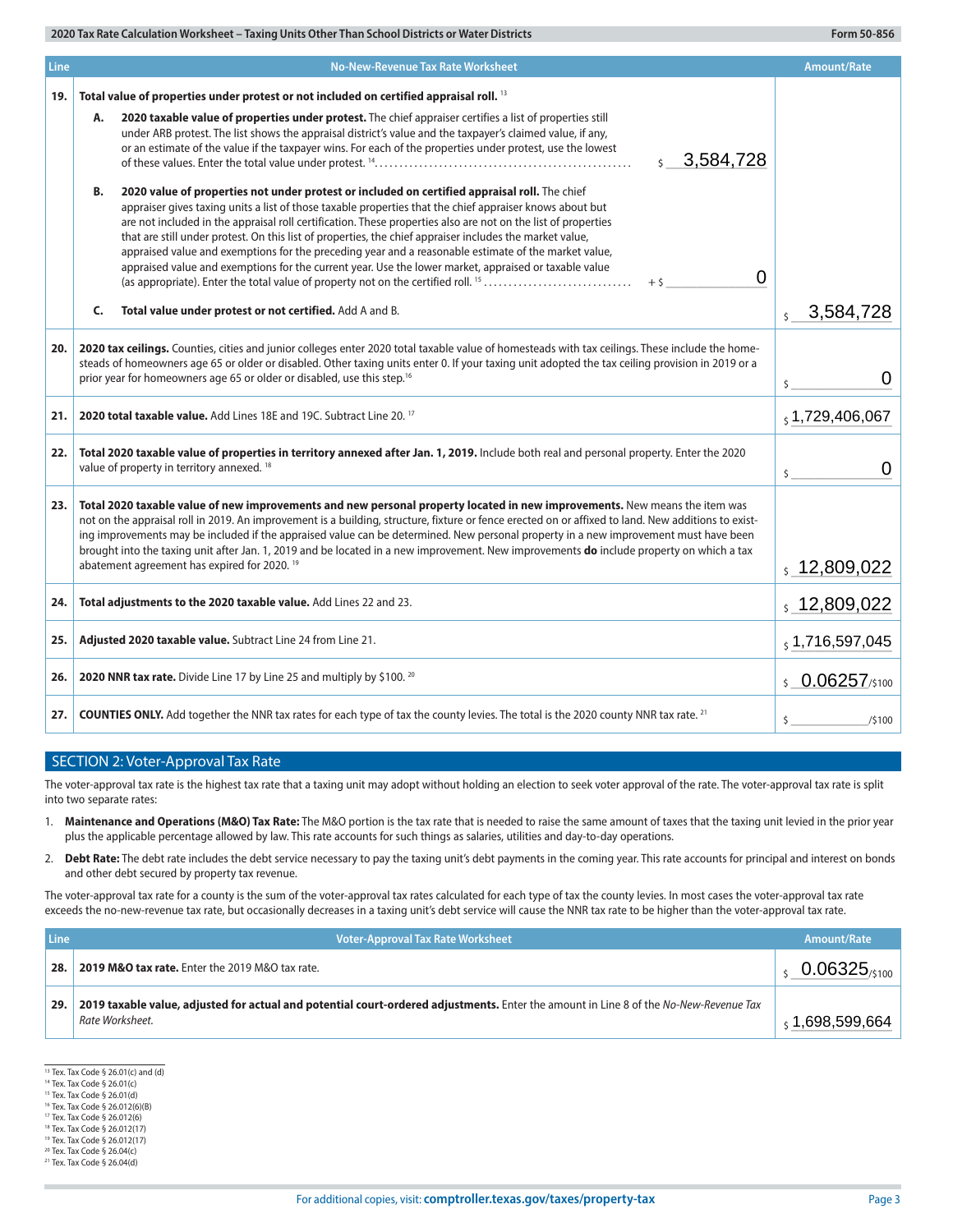| <b>Line</b> |    | <b>Voter-Approval Tax Rate Worksheet</b>                                                                                                                                                                                                                                                                                                                                                                                                                                                                                                                                                                                         |                            | <b>Amount/Rate</b>                     |
|-------------|----|----------------------------------------------------------------------------------------------------------------------------------------------------------------------------------------------------------------------------------------------------------------------------------------------------------------------------------------------------------------------------------------------------------------------------------------------------------------------------------------------------------------------------------------------------------------------------------------------------------------------------------|----------------------------|----------------------------------------|
| 30.         |    | Total 2019 M&O levy. Multiply Line 28 by Line 29 and divide by \$100                                                                                                                                                                                                                                                                                                                                                                                                                                                                                                                                                             |                            | $\frac{1}{2}$ , 1,074,364.00           |
| 31.         |    | Adjusted 2019 levy for calculating NNR M&O rate.                                                                                                                                                                                                                                                                                                                                                                                                                                                                                                                                                                                 |                            |                                        |
|             | А. | 2019 sales tax specifically to reduce property taxes. For cities, counties and hospital districts,<br>enter the amount of additional sales tax collected and spent on M&O expenses in 2019, if any.<br>Other taxing units, enter 0. Counties must exclude any amount that was spent for economic                                                                                                                                                                                                                                                                                                                                 | 0.00                       |                                        |
|             | В. | M&O taxes refunded for years preceding tax year 2019. Enter the amount of M&O taxes<br>refunded in the preceding year for taxes before that year. Types of refunds include court decisions,<br>Tax Code Section 25.25(b) and (c) corrections and Tax Code Section 31.11 payment errors. Do not                                                                                                                                                                                                                                                                                                                                   | 0.00                       |                                        |
|             | C. | 2019 taxes in TIF. Enter the amount of taxes paid into the tax increment fund for a reinvestment<br>zone as agreed by the taxing unit. If the taxing unit has no 2020 captured appraised value in                                                                                                                                                                                                                                                                                                                                                                                                                                | 0.00                       |                                        |
|             | D. | 2019 transferred function. If discontinuing all of a department, function or activity and<br>transferring it to another taxing unit by written contract, enter the amount spent by the taxing<br>unit discontinuing the function in the 12 months preceding the month of this calculation. If the<br>taxing unit did not operate this function for this 12-month period, use the amount spent in the last<br>full fiscal year in which the taxing unit operated the function. The taxing unit discontinuing the function<br>will subtract this amount in E below. The taxing unit receiving the function will add this amount in | 0.00                       |                                        |
|             |    |                                                                                                                                                                                                                                                                                                                                                                                                                                                                                                                                                                                                                                  |                            |                                        |
|             | E. | 2019 M&O levy adjustments. Add A and B, then subtract C. For taxing unit with D, subtract if                                                                                                                                                                                                                                                                                                                                                                                                                                                                                                                                     | 0.00<br>$\mathsf{\hat{S}}$ |                                        |
|             | F. | Add Line 30 to 31E.                                                                                                                                                                                                                                                                                                                                                                                                                                                                                                                                                                                                              |                            | $\frac{1}{5}$ 1,074,364.00             |
| 32.         |    | Adjusted 2020 taxable value. Enter the amount in Line 25 of the No-New-Revenue Tax Rate Worksheet.                                                                                                                                                                                                                                                                                                                                                                                                                                                                                                                               |                            | $_5$ 1,716,597,045                     |
| 33.         |    | 2020 NNR M&O rate (unadjusted). Divide Line 31F by Line 32 and multiply by \$100.                                                                                                                                                                                                                                                                                                                                                                                                                                                                                                                                                |                            | $\frac{1}{5}$ 0.06259 <sub>/5100</sub> |
| 34.         |    | Rate adjustment for state criminal justice mandate. 23                                                                                                                                                                                                                                                                                                                                                                                                                                                                                                                                                                           |                            |                                        |
|             | А. | 2020 state criminal justice mandate. Enter the amount spent by a county in the previous 12 months<br>providing for the maintenance and operation cost of keeping inmates in county-paid facilities after they<br>have been sentenced. Do not include any state reimbursement received by the county for the same purpose.                                                                                                                                                                                                                                                                                                        | 0.00<br>S.                 |                                        |
|             | В. | 2019 state criminal justice mandate. Enter the amount spent by a county in the 12 months prior to<br>the previous 12 months providing for the maintenance and operation cost of keeping inmates in<br>county-paid facilities after they have been sentenced. Do not include any state reimbursement received<br>by the county for the same purpose. Enter zero if this is the first time the mandate applies                                                                                                                                                                                                                     | 0.00<br>$-5$               |                                        |
|             | C. |                                                                                                                                                                                                                                                                                                                                                                                                                                                                                                                                                                                                                                  | $50.00000_{/5100}$         |                                        |
|             | D. | Enter the rate calculated in C. If not applicable, enter 0.                                                                                                                                                                                                                                                                                                                                                                                                                                                                                                                                                                      |                            | $\frac{1}{5}$ 0.00000/5100             |
| 35.         |    | Rate adjustment for indigent health care expenditures. 24                                                                                                                                                                                                                                                                                                                                                                                                                                                                                                                                                                        |                            |                                        |
|             | А. | 2020 indigent health care expenditures. Enter the amount paid by a taxing unit providing for the<br>maintenance and operation cost of providing indigent health care for the period beginning on<br>July 1, 2019 and ending on June 30, 2020, less any state assistance received for the same purpose.                                                                                                                                                                                                                                                                                                                           | 0.00<br>$\zeta$            |                                        |
|             | В. | 2019 indigent health care expenditures. Enter the amount paid by a taxing unit providing for<br>the maintenance and operation cost of providing indigent health care for the period beginning<br>on July 1, 2018 and ending on June 30, 2019, less any state assistance received                                                                                                                                                                                                                                                                                                                                                 | 0.00<br>- \$               |                                        |
|             | C. |                                                                                                                                                                                                                                                                                                                                                                                                                                                                                                                                                                                                                                  | $50.00000_{/5100}$         |                                        |
|             | D. | Enter the rate calculated in C. If not applicable, enter 0.                                                                                                                                                                                                                                                                                                                                                                                                                                                                                                                                                                      |                            | $\epsilon$ 0.00000/s100                |

<sup>22</sup> [Reserved for expansion]<br><sup>23</sup> Tex. Tax Code § 26.044<br><sup>24</sup> Tex. Tax Code § 26.0442

×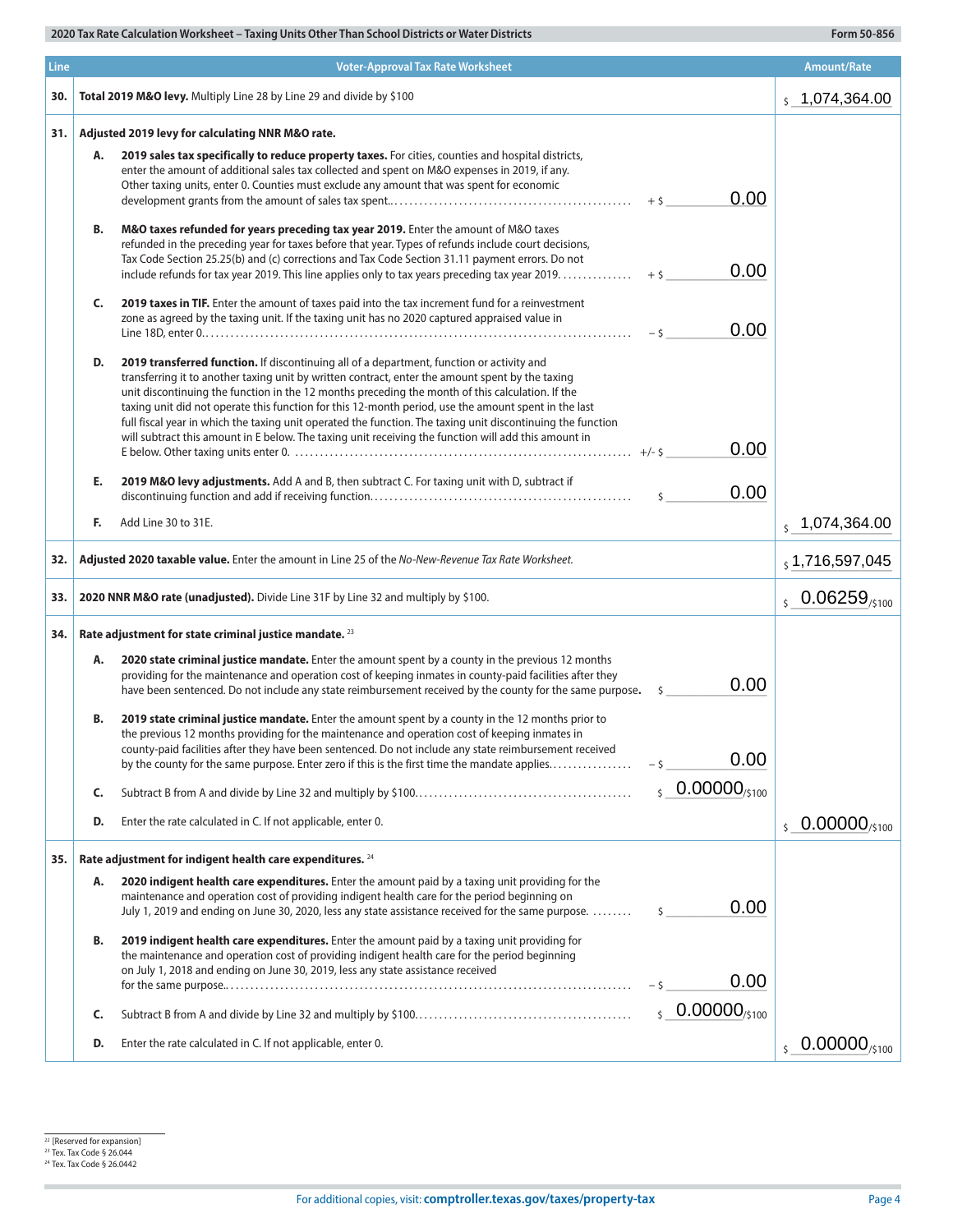| <b>Line</b> |                | <b>Voter-Approval Tax Rate Worksheet</b>                                                                                                                                                                                                                                                                                                                                                                                                                                                                                                                                                                                                                                                                                 |                               | <b>Amount/Rate</b>                  |
|-------------|----------------|--------------------------------------------------------------------------------------------------------------------------------------------------------------------------------------------------------------------------------------------------------------------------------------------------------------------------------------------------------------------------------------------------------------------------------------------------------------------------------------------------------------------------------------------------------------------------------------------------------------------------------------------------------------------------------------------------------------------------|-------------------------------|-------------------------------------|
| 36.         |                | Rate adjustment for county indigent defense compensation. 25                                                                                                                                                                                                                                                                                                                                                                                                                                                                                                                                                                                                                                                             |                               |                                     |
|             | Α.             | 2020 indigent defense compensation expenditures. Enter the amount paid by a county to<br>provide appointed counsel for indigent individuals for the period beginning on July 1, 2019 and<br>ending on June 30, 2020, less any state grants received by the county for the same purpose                                                                                                                                                                                                                                                                                                                                                                                                                                   | 0.00<br>$\mathsf{\hat{S}}$    |                                     |
|             | B.             | 2019 indigent defense compensation expenditures. Enter the amount paid by a county to<br>provide appointed counsel for indigent individuals for the period beginning on July 1, 2018 and<br>ending on June 30, 2019, less any state grants received by the county for the same purpose.                                                                                                                                                                                                                                                                                                                                                                                                                                  | 0.00                          |                                     |
|             | C.             |                                                                                                                                                                                                                                                                                                                                                                                                                                                                                                                                                                                                                                                                                                                          | \$ 0.00000/\$100              |                                     |
|             | D.             |                                                                                                                                                                                                                                                                                                                                                                                                                                                                                                                                                                                                                                                                                                                          | $$0.00000$ /\$100             |                                     |
|             | E.             | Enter the lessor of C and D. If not applicable, enter 0.                                                                                                                                                                                                                                                                                                                                                                                                                                                                                                                                                                                                                                                                 |                               | $0.00000_{\pm 100}$<br>$\mathsf{S}$ |
| 37.         |                | Rate adjustment for county hospital expenditures. 26                                                                                                                                                                                                                                                                                                                                                                                                                                                                                                                                                                                                                                                                     |                               |                                     |
|             | Α.             | 2020 eligible county hospital expenditures. Enter the amount paid by the county or municipality<br>to maintain and operate an eligible county hospital for the period beginning on July 1, 2019 and                                                                                                                                                                                                                                                                                                                                                                                                                                                                                                                      | 0.00                          |                                     |
|             | В.             | 2019 eligible county hospital expenditures. Enter the amount paid by the county or municipality<br>to maintain and operate an eligible county hospital for the period beginning on July 1, 2018 and                                                                                                                                                                                                                                                                                                                                                                                                                                                                                                                      | 0.00                          |                                     |
|             | C.             |                                                                                                                                                                                                                                                                                                                                                                                                                                                                                                                                                                                                                                                                                                                          | $50.00000_{/5100}$            |                                     |
|             | D.             |                                                                                                                                                                                                                                                                                                                                                                                                                                                                                                                                                                                                                                                                                                                          | $0.00000_{\frac{5100}{5100}}$ |                                     |
|             | E.             | Enter the lessor of C and D, if applicable. If not applicable, enter 0.                                                                                                                                                                                                                                                                                                                                                                                                                                                                                                                                                                                                                                                  |                               | $\frac{1}{5}$ 0.00000 /\$100        |
| 38.         |                | Adjusted 2020 NNR M&O rate. Add Lines 33, 34D, 35D, 36E, and 37E.                                                                                                                                                                                                                                                                                                                                                                                                                                                                                                                                                                                                                                                        |                               |                                     |
|             |                |                                                                                                                                                                                                                                                                                                                                                                                                                                                                                                                                                                                                                                                                                                                          |                               | $$0.06259_{/5100}$                  |
| 39.         |                | 2020 voter-approval M&O rate. Enter the rate as calculated by the appropriate scenario below.<br>Special Taxing Unit. If the taxing unit qualifies as a special taxing unit, multiply Line 38 by 1.08.                                                                                                                                                                                                                                                                                                                                                                                                                                                                                                                   |                               | $50.06478_{/5100}$                  |
|             | - or -         |                                                                                                                                                                                                                                                                                                                                                                                                                                                                                                                                                                                                                                                                                                                          |                               |                                     |
|             | - or -         | Other Taxing Unit. If the taxing unit does not qualify as a special taxing unit, multiply Line 38 by 1.035.                                                                                                                                                                                                                                                                                                                                                                                                                                                                                                                                                                                                              |                               |                                     |
|             |                | Taxing unit affected by disaster declaration. If the taxing unit is located in an area declared as disaster area, the governing body may<br>direct the person calculating the voter-approval rate to calculate in the manner provided for a special taxing unit. The taxing unit shall<br>continue to calculate the voter-approval rate in this manner until the earlier of 1) the second year in which total taxable value on the<br>certified appraisal roll exceeds the total taxable value of the tax year in which the disaster occurred, and 2) the third tax year after the tax<br>year in which the disaster occurred. If the taxing unit qualifies under this scenario, multiply Line 38 by 1.08. <sup>27</sup> |                               |                                     |
| 40.         | on debts that: | Total 2020 debt to be paid with property taxes and additional sales tax revenue. Debt means the interest and principal that will be paid                                                                                                                                                                                                                                                                                                                                                                                                                                                                                                                                                                                 |                               |                                     |
|             |                | (1) are paid by property taxes,                                                                                                                                                                                                                                                                                                                                                                                                                                                                                                                                                                                                                                                                                          |                               |                                     |
|             |                | (2) are secured by property taxes,<br>(3) are scheduled for payment over a period longer than one year, and                                                                                                                                                                                                                                                                                                                                                                                                                                                                                                                                                                                                              |                               |                                     |
|             |                | (4) are not classified in the taxing unit's budget as M&O expenses.                                                                                                                                                                                                                                                                                                                                                                                                                                                                                                                                                                                                                                                      |                               |                                     |
|             |                | A. Debt also includes contractual payments to other taxing units that have incurred debts on behalf<br>of this taxing unit, if those debts meet the four conditions above. Include only amounts that will be<br>paid from property tax revenue. Do not include appraisal district budget payments.                                                                                                                                                                                                                                                                                                                                                                                                                       |                               |                                     |
|             |                |                                                                                                                                                                                                                                                                                                                                                                                                                                                                                                                                                                                                                                                                                                                          | 0.00<br>\$                    |                                     |
|             | В.             |                                                                                                                                                                                                                                                                                                                                                                                                                                                                                                                                                                                                                                                                                                                          | 0.00<br>$-5$                  |                                     |
|             | C.             | Subtract certified amount spent from sales tax to reduce debt (enter zero if none)                                                                                                                                                                                                                                                                                                                                                                                                                                                                                                                                                                                                                                       | 0.00<br>$-5$                  |                                     |
|             | D.             |                                                                                                                                                                                                                                                                                                                                                                                                                                                                                                                                                                                                                                                                                                                          | 0.00<br>$-5$                  |                                     |
|             |                | <b>E.</b> Adjusted debt. Subtract B, C and D from A.                                                                                                                                                                                                                                                                                                                                                                                                                                                                                                                                                                                                                                                                     |                               | 0.00                                |

ř.

<sup>25</sup> Tex. Tax Code § 26.0442<br><sup>26</sup> Tex. Tax Code § 26.0443<br><sup>27</sup> Tex. Tax Code § 26.04(c-1)<br><sup>28</sup> Tex. Tax Code § 26.012(10) and 26.04(b)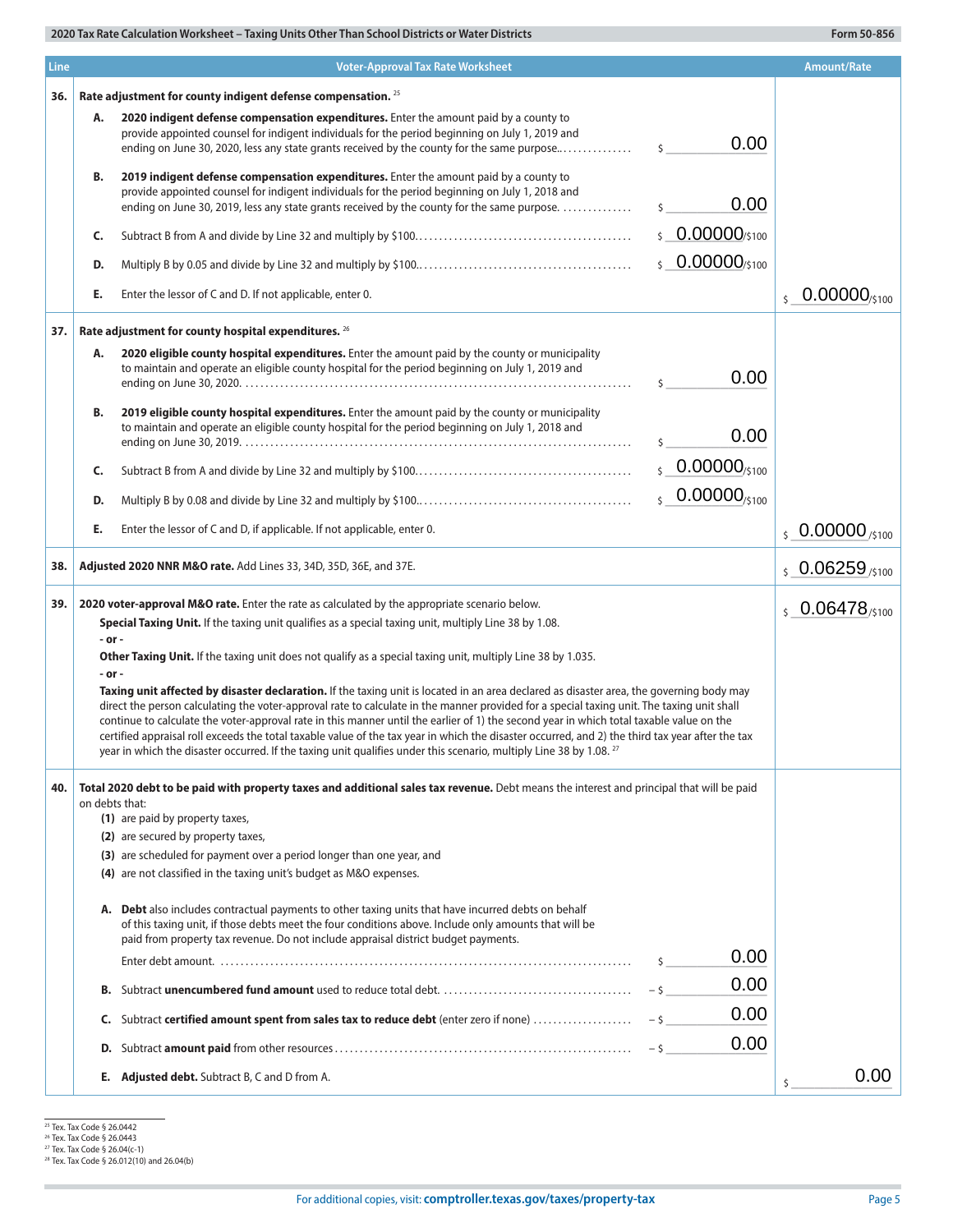| <b>Line</b><br><b>Voter-Approval Tax Rate Worksheet</b><br><b>Amount/Rate</b> |                                                                                                                                                                                                                                      |                                       |  |  |
|-------------------------------------------------------------------------------|--------------------------------------------------------------------------------------------------------------------------------------------------------------------------------------------------------------------------------------|---------------------------------------|--|--|
| 41.                                                                           | Certified 2019 excess debt collections. Enter the amount certified by the collector. 28                                                                                                                                              | 0.00<br>Ś                             |  |  |
| 42.                                                                           | Adjusted 2020 debt. Subtract Line 41 from Line 40E.                                                                                                                                                                                  | 0.00<br>Š.                            |  |  |
| 43.                                                                           | 2020 anticipated collection rate.                                                                                                                                                                                                    |                                       |  |  |
|                                                                               | 100 <sub>%</sub><br>А.                                                                                                                                                                                                               |                                       |  |  |
|                                                                               | 101 $_{\%}$<br>В.                                                                                                                                                                                                                    |                                       |  |  |
|                                                                               | 101 $_{\%}$<br>Forter the 2018 actual collection rate<br>C.                                                                                                                                                                          |                                       |  |  |
|                                                                               | 96%<br>D.                                                                                                                                                                                                                            |                                       |  |  |
|                                                                               | If the anticipated collection rate in A is lower than actual collection rates in B, C and D, enter the lowest<br>Е.<br>collection rate from B, C and D. If the anticipated rate in A is higher than at least one of the rates in the |                                       |  |  |
|                                                                               | prior three years, enter the rate from A. Note that the rate can be greater than 100%. 30                                                                                                                                            | 100%                                  |  |  |
| 44.                                                                           | 2020 debt adjusted for collections. Divide Line 42 by Line 43E.                                                                                                                                                                      | 0.00                                  |  |  |
| 45.                                                                           | 2020 total taxable value. Enter the amount on Line 21 of the No-New-Revenue Tax Rate Worksheet.                                                                                                                                      | $_5$ 1,729,406,067                    |  |  |
| 46.                                                                           | 2020 debt rate. Divide Line 44 by Line 45 and multiply by \$100.                                                                                                                                                                     | $\frac{1}{5}$ 0.00000 /\$100          |  |  |
| 47.                                                                           | 2020 voter-approval tax rate. Add Lines 39 and 46.                                                                                                                                                                                   | $\frac{1}{5}$ 0.06478 $\frac{1}{100}$ |  |  |
| 48.                                                                           | <b>COUNTIES ONLY.</b> Add together the voter-approval tax rates for each type of tax the county levies. The total is the 2020 county voter-approval<br>tax rate.                                                                     | \$<br>/5100                           |  |  |

## SECTION 3: NNR Tax Rate and Voter-Approval Tax Rate Adjustments for Additional Sales Tax to Reduce Property Taxes

| 47.  | 2020 voter-approval tax rate. Add Lines 39 and 46.                                                                                                                                                                                                                                                                                                                                       | $50.06478_{/5100}$                    |
|------|------------------------------------------------------------------------------------------------------------------------------------------------------------------------------------------------------------------------------------------------------------------------------------------------------------------------------------------------------------------------------------------|---------------------------------------|
| 48.  | <b>COUNTIES ONLY.</b> Add together the voter-approval tax rates for each type of tax the county levies. The total is the 2020 county voter-approval<br>tax rate.                                                                                                                                                                                                                         | Ŝ.<br>/5100                           |
|      | SECTION 3: NNR Tax Rate and Voter-Approval Tax Rate Adjustments for Additional Sales Tax to Reduce Property Taxes                                                                                                                                                                                                                                                                        |                                       |
|      | Cities, counties and hospital districts may levy a sales tax specifically to reduce property taxes. Local voters by election must approve imposing or abolishing the additional sales<br>tax. If approved, the taxing unit must reduce its NNR and voter-approval tax rates to offset the expected sales tax revenue.                                                                    |                                       |
|      | This section should only be completed by a county, city or hospital district that is required to adjust its NNR tax rate and/or voter-approval tax rate because it adopted the<br>additional sales tax.                                                                                                                                                                                  |                                       |
| Line | <b>Additional Sales and Use Tax Worksheet</b>                                                                                                                                                                                                                                                                                                                                            | <b>Amount/Rate</b>                    |
| 49.  | Taxable Sales. For taxing units that adopted the sales tax in November 2019 or May 2020, enter the Comptroller's estimate of taxable sales for<br>the previous four quarters. <sup>32</sup> Estimates of taxable sales may be obtained through the Comptroller's Allocation Historical Summary webpage.<br>Taxing units that adopted the sales tax before November 2019, skip this line. | 0.00<br>\$                            |
| 50.  | <b>Estimated sales tax revenue.</b> Counties exclude any amount that is or will be spent for economic development grants from the amount of esti-<br>mated sales tax revenue. 33                                                                                                                                                                                                         |                                       |
|      | Taxing units that adopted the sales tax in November 2019 or in May 2020. Multiply the amount on Line 49 by the sales tax rate (.01,<br>.005 or .0025, as applicable) and multiply the result by .95. 34                                                                                                                                                                                  |                                       |
|      | - or -<br>Taxing units that adopted the sales tax before November 2019. Enter the sales tax revenue for the previous four quarters. Do not<br>multiply by .95.                                                                                                                                                                                                                           | 0.00<br>Ś.                            |
| 51.  | 2020 total taxable value. Enter the amount from Line 21 of the No-New-Revenue Tax Rate Worksheet.                                                                                                                                                                                                                                                                                        | , 1,729,406,067                       |
| 52.  | Sales tax adjustment rate. Divide Line 50 by Line 51 and multiply by \$100.                                                                                                                                                                                                                                                                                                              | $0.00000_{/5100}$                     |
| 53.  | 2020 NNR tax rate, unadjusted for sales tax. <sup>35</sup> Enter the rate from Line 26 or 27, as applicable, on the No-New-Revenue Tax Rate Worksheet.                                                                                                                                                                                                                                   | $0.06257_{\tiny /5100}$               |
| 54.  | 2020 NNR tax rate, adjusted for sales tax.<br>Taxing units that adopted the sales tax in November 2019 or in May 2020. Subtract Line 52 from Line 53. Skip to Line 55 if you<br>adopted the additional sales tax before November 2019.                                                                                                                                                   | $0.06247_{\scriptscriptstyle (5100)}$ |

29 Tex. Tax Code § 26.04(b)

<sup>30</sup> Tex. Tax Code §§ 26.04(h), (h-1) and (h-2)

<sup>&</sup>lt;sup>31</sup> [Reserved for expansion]<br><sup>32</sup> Tex. Tax Code § 26.041(d)

<sup>33</sup> Tex. Tax Code § 26.041(i)

<sup>34</sup> Tex. Tax Code § 26.041(d)

<sup>35</sup> Tex. Tax Code § 26.04(c)

<sup>36</sup> Tex. Tax Code § 26.04(c)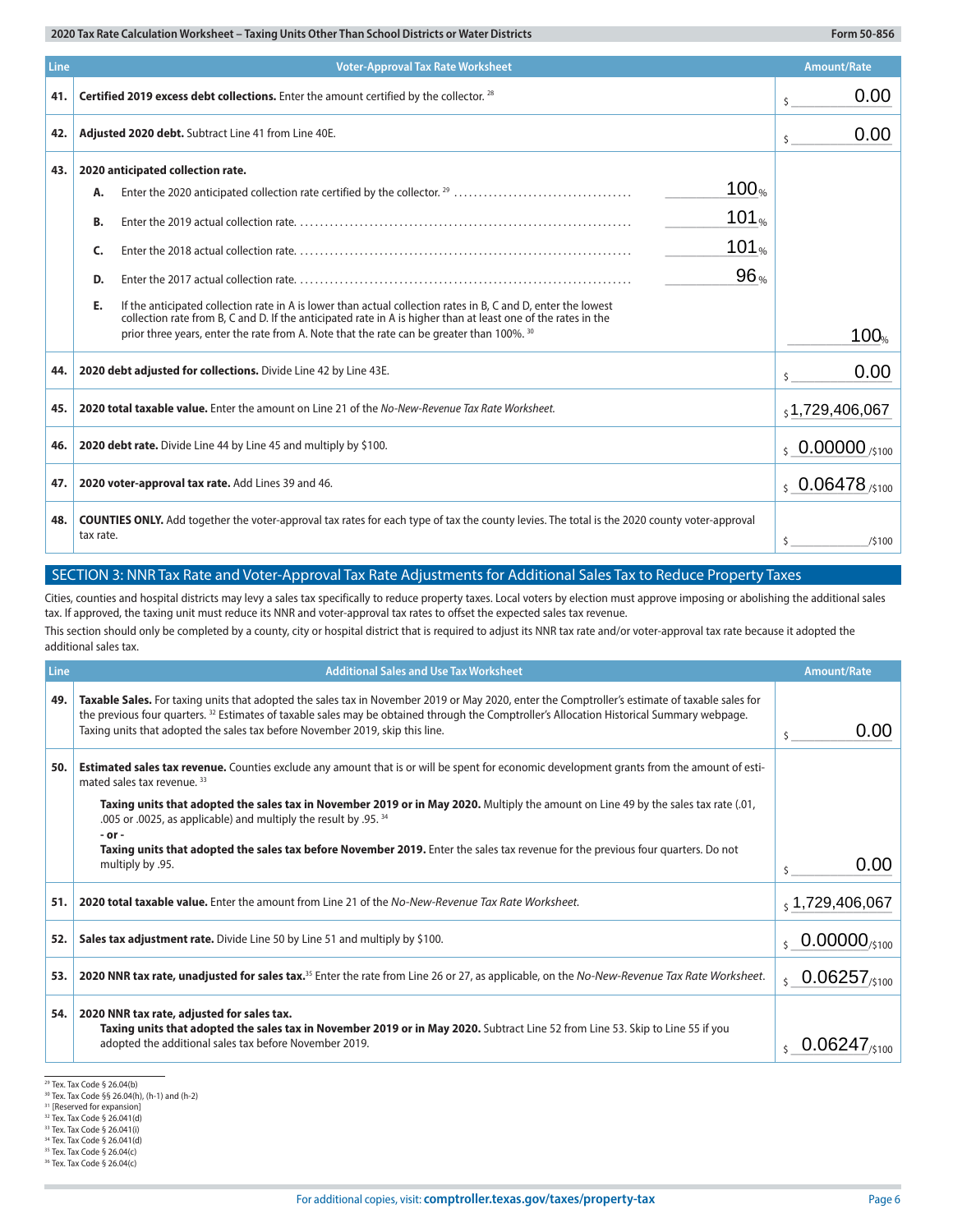| Line | <b>Additional Sales and Use Tax Worksheet</b>                                                                                                                               | Amount/Rate                      |
|------|-----------------------------------------------------------------------------------------------------------------------------------------------------------------------------|----------------------------------|
| 55.  | 2020 voter-approval tax rate, unadjusted for sales tax. <sup>36</sup> Enter the rate from Line 47 or 48, as applicable, of the <i>Voter-Approval Tax Rate</i><br>Worksheet. | $0.06478_{\text{5100}}$          |
| 56.  | 2020 voter-approval tax rate, adjusted for sales tax. Subtract Line 52 from Line 55.                                                                                        | $0.06478_{\text{\tiny{(5100)}}}$ |

#### SECTION 4: Voter-Approval Rate Adjustment for Pollution Control

| 56.                                                                                                                                                                                                                                                                                                                                                                                                                                                                                                                                                                                                                                                                                                                                                                                                                                                                                     | 2020 voter-approval tax rate, adjusted for sales tax. Subtract Line 52 from Line 55.                                                                                                                                                         |                    |
|-----------------------------------------------------------------------------------------------------------------------------------------------------------------------------------------------------------------------------------------------------------------------------------------------------------------------------------------------------------------------------------------------------------------------------------------------------------------------------------------------------------------------------------------------------------------------------------------------------------------------------------------------------------------------------------------------------------------------------------------------------------------------------------------------------------------------------------------------------------------------------------------|----------------------------------------------------------------------------------------------------------------------------------------------------------------------------------------------------------------------------------------------|--------------------|
|                                                                                                                                                                                                                                                                                                                                                                                                                                                                                                                                                                                                                                                                                                                                                                                                                                                                                         |                                                                                                                                                                                                                                              |                    |
|                                                                                                                                                                                                                                                                                                                                                                                                                                                                                                                                                                                                                                                                                                                                                                                                                                                                                         | SECTION 4: Voter-Approval Rate Adjustment for Pollution Control                                                                                                                                                                              |                    |
| A taxing unit may raise its rate for M&O funds used to pay for a facility, device or method for the control of air, water or land pollution. This includes any land, structure, building,<br>installation, excavation, machinery, equipment or device that is used, constructed, acquired or installed wholly or partly to meet or exceed pollution control requirements. The<br>taxing unit's expenses are those necessary to meet the requirements of a permit issued by the Texas Commission on Environmental Quality (TCEQ). The taxing unit must provide<br>the tax assessor with a copy of the TCEQ letter of determination that states the portion of the cost of the installation for pollution control.<br>This section should only be completed by a taxing unit that uses M&O funds to pay for a facility, device or method for the control of air, water or land pollution. |                                                                                                                                                                                                                                              |                    |
|                                                                                                                                                                                                                                                                                                                                                                                                                                                                                                                                                                                                                                                                                                                                                                                                                                                                                         |                                                                                                                                                                                                                                              |                    |
| Line                                                                                                                                                                                                                                                                                                                                                                                                                                                                                                                                                                                                                                                                                                                                                                                                                                                                                    | Voter-Approval Rate Adjustment for Pollution Control Requirements Worksheet                                                                                                                                                                  | <b>Amount/Rate</b> |
| 57.                                                                                                                                                                                                                                                                                                                                                                                                                                                                                                                                                                                                                                                                                                                                                                                                                                                                                     | Certified expenses from the Texas Commission on Environmental Quality (TCEQ). Enter the amount certified in the determination letter<br>from TCEQ. 37 The taxing unit shall provide its tax assessor-collector with a copy of the letter. 38 | 0.00               |
| 58.                                                                                                                                                                                                                                                                                                                                                                                                                                                                                                                                                                                                                                                                                                                                                                                                                                                                                     | 2020 total taxable value. Enter the amount from Line 21 of the No-New-Revenue Tax Rate Worksheet.                                                                                                                                            |                    |
| 59.                                                                                                                                                                                                                                                                                                                                                                                                                                                                                                                                                                                                                                                                                                                                                                                                                                                                                     | Additional rate for pollution control. Divide Line 57 by Line 58 and multiply by \$100.                                                                                                                                                      |                    |
| 60.                                                                                                                                                                                                                                                                                                                                                                                                                                                                                                                                                                                                                                                                                                                                                                                                                                                                                     | 2020 voter-approval tax rate, adjusted for pollution control. Add Line 59 to one of the following lines (as applicable): Line 47, Line 48<br>(counties) or Line 56 (taxing units with the additional sales tax).                             |                    |

## SECTION 5: Voter-Approval Tax Rate Adjustment for Unused Increment Rate

The unused increment rate is the rate equal to the difference between the adopted tax rate and voter-approval tax rate before the unused increment rate for the prior three years. <sup>39</sup> In a year where a taxing unit adopts a rate by applying any portion of the unused increment rate, the unused increment rate for that year would be zero.

For each tax year before 2020, the difference between the adopted tax rate and voter-approval rate is considered zero, therefore the unused increment rate for 2020 is zero. <sup>40</sup>

This section should only be completed by a taxing unit that does not meet the definition of a special taxing unit.<sup>41</sup>

| Line | <b>Unused Increment Rate Worksheet</b>                                                                                                                                                                                                                              | <b>Amount/Rate</b>            |
|------|---------------------------------------------------------------------------------------------------------------------------------------------------------------------------------------------------------------------------------------------------------------------|-------------------------------|
| 61.  | 2019 unused increment rate. Subtract the 2019 actual tax rate and the 2019 unused increment rate from the 2019 voter-approval tax rate. If<br>the number is less than zero, enter zero. If the year is prior to 2020, enter zero.                                   | $0.00000$ /s100               |
| 62.  | 2018 unused increment rate. Subtract the 2018 actual tax rate and the 2018 unused increment rate from the 2018 voter-approval tax rate. If<br>the number is less than zero, enter zero. If the year is prior to 2020, enter zero.                                   | U.00000/s100                  |
| 63.  | 2017 unused increment rate. Subtract the 2017 actual tax rate and the 2017 unused increment rate from the 2017 voter-approval tax rate. If<br>the number is less than zero, enter zero. If the year is prior to 2020, enter zero.                                   | $0.00000$ <sub>/\$100</sub>   |
| 64.  | 2020 unused increment rate. Add Lines 61, 62 and 63.                                                                                                                                                                                                                | $0.00000_{\frac{$100}{$100}}$ |
| 65.  | 2020 voter-approval tax rate, adjusted for unused increment rate. Add Line 64 to one of the following lines (as applicable): Line 47, Line 48<br>(counties), Line 56 (taxing units with the additional sales tax) or Line 60 (taxing units with pollution control). |                               |

#### SECTION 6: De Minimis Rate

The de minimis rate is the rate equal to the sum of the no-new-revenue maintenance and operations rate, the rate that will raise \$500,000, and the current debt rate for a taxing unit.<sup>42</sup> This section should only be completed by a taxing unit that is a municipality of less than 30,000 or a taxing unit that does not meet the definition of a special taxing unit.<sup>43</sup>

| <b>Line</b> | De Minimis Rate Worksheet                                                                            | Amount/Rate |
|-------------|------------------------------------------------------------------------------------------------------|-------------|
| 66.         | Adjusted 2020 NNR M&O tax rate. Enter the rate from Line 38 of the Voter-Approval Tax Rate Worksheet | 06250       |

37 Tex. Tax Code § 26.045(d)

38 Tex. Tax Code § 26.045(i) 39 Tex. Tax Code § 26.013(a)

40 Tex. Tax Code § 26.013(c)

41 Tex. Tax Code § 26.063(a)(1)

42 Tex. Tax Code § 26.012(8-a)

43 Tex. Tax Code § 26.063(a)(1)